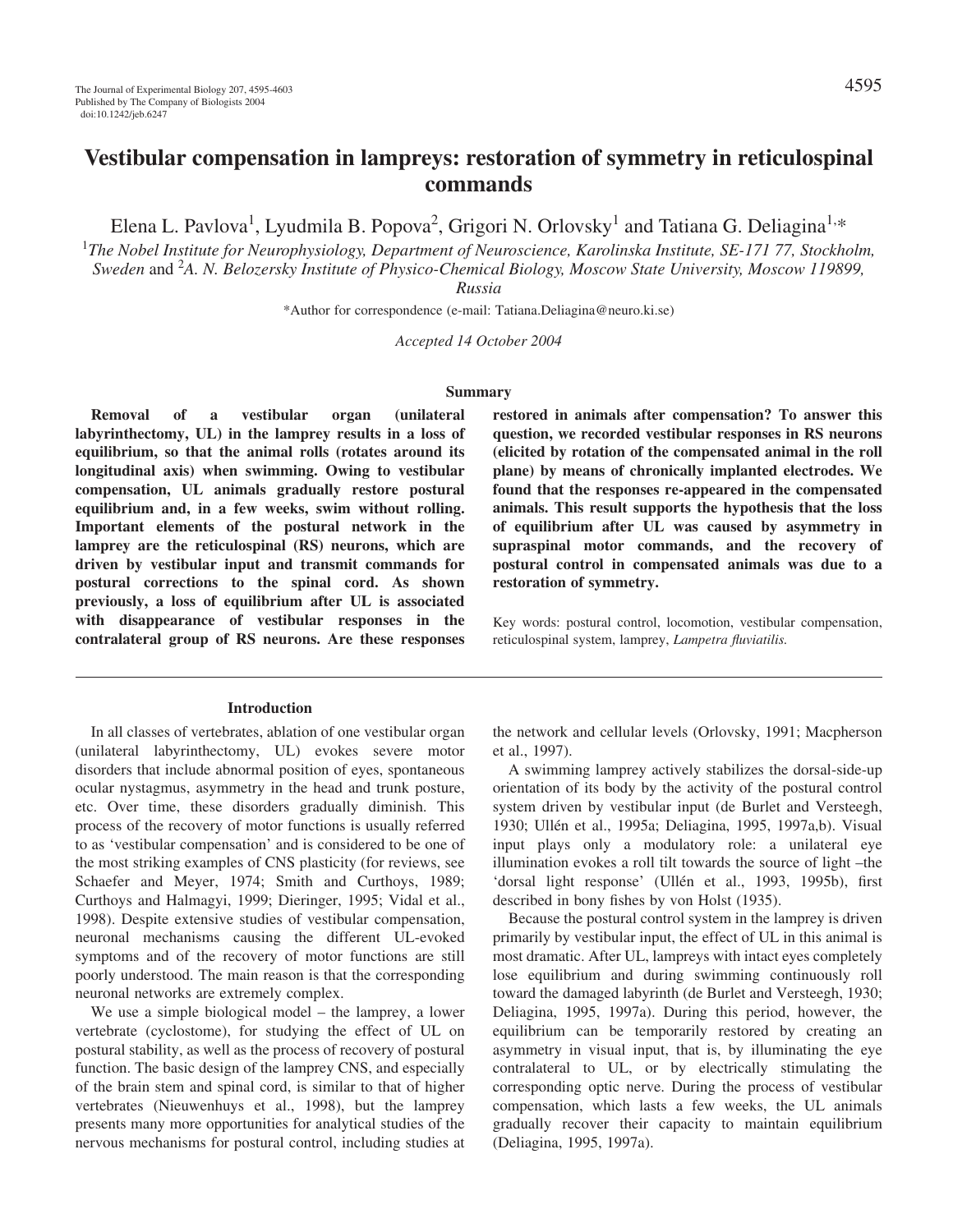# 4596 E. L. Pavlova and others

The postural network in the lamprey has been characterized in considerable detail. Important elements of this network are the reticulospinal (RS) neurons (Nieuwenhuys, 1972), which transmit commands for postural corrections from the brainstem to the spinal cord. The RS neurons receive vestibular input through interneurons of the vestibular nuclei (Koyama et al., 1989; Northcutt, 1979; Rovainen, 1979; Rubinson, 1974; Stefanelli and Caravita, 1970; Tretjakoff, 1909). They also receive inputs from other sensory systems as well as from the forebrain, brainstem centers and spinal cord (Deliagina et al., 1993; Viana Di Prisco et al., 1995; Dubuc et al., 1993; Rovainen, 1967, 1979; Wickelgren, 1977). In the spinal cord, the RS neurons affect motoneurons and different classes of interneurons (Brodin et al., 1988; Ohta and Grillner, 1989; Rovainen, 1967, 1974, 1979; Wannier et al., 1995; Zelenin et al., 2001, 2003).

Responses of larger RS neurons to natural vestibular stimulation (roll tilts) and eye illumination were initially investigated *in vitro* (Deliagina et al., 1992a; Orlovsky et al., 1992; Deliagina et al., 1993; Ullén et al., 1996), and recently *in vivo* (Deliagina and Fagerstedt, 2000). These experiments have shown that the majority of RS neurons were activated by contralateral roll tilt; this activation was mainly due to excitatory input from specific groups of contralateral vestibular afferents (Deliagina et al., 1992b). A unilateral visual input evoked excitation of the ipsilateral RS neurons and inhibition of the contralateral ones.

Subsequent studies (Deliagina and Pavlova, 2002) have shown that UL caused a dramatic asymmetry in the responses of RS neurons to roll tilts: the responses persisted in the ipsilateral RS neurons and disappeared in the contralateral ones. It was also found that illumination of the eye contralateral to the UL resulted in a restoration of symmetry in the bilateral activity of the RS system. Since illumination of this eye also leads to a restoration of equilibrium in non-compensated UL lampreys (Deliagina, 1997b), it was suggested that the loss of equilibrium and continuous rolling in UL lampreys is caused by the asymmetry in descending RS commands, and a recovery of postural control occurs as a result of restoration of symmetry in these commands (Deliagina, 1997b; Deliagina and Pavlova, 2002).

The goal of the present study was to test this hypothesis. For this purpose, by means of chronically implanted electrodes, we recorded responses to roll tilts in the left and right RS neurons in fully compensated animals. These data were compared to the control data, that is, to the vestibular responses recorded in non-compensated animals soon after UL (Deliagina and Pavlova, 2002). These experiments have shown that the ability of lampreys to maintain equilibrium is associated with the presence of vestibular responses in RS neurons on the side contralateral to the UL. These results support the hypothesis that a recovery of postural control impaired by UL is the result of restoration of symmetry in the supraspinal motor commands.

A brief account of this study has been published as an abstract (Pavlova and Deliagina, 2002b).

# **Materials and methods**

Experiments were carried out on six adult  $(25-35 \text{ cm in})$ length) lampreys (*Lampetra fluviatilis* L.)*,* which were kept in an aerated freshwater aquarium at  $7^{\circ}$ C, with a 12 h:12 h L:D cycle. All experiments were approved by the local ethics committee (Norra Djurförsöksetiska Nämnden).

#### *Electrodes*

The activity of RS neurons was recorded from their axons in the spinal cord by means of chronically implanted macroelectrodes as described in detail in previous reports (Deliagina et al., 2000; Deliagina and Fagerstedt, 2000). In short, the electrodes (silver wires  $75~\mu m$  in diameter and 3 mm in length) were oriented in parallel to the long spinal axons. They allowed an almost exclusive recording of the spike activity from larger fibres that have a conduction velocity of more than  $2 \text{ m s}^{-1}$ . In the lamprey, such a high conduction velocity is a characteristic of larger RS neurons (Rovainen, 1967, 1979). The electrodes were glued to a plastic plate (4 mm long,  $2 \text{ mm}$  wide and  $0.25 \text{ mm}$  thick). Two different designs of the electrode array were used, one with two electrodes and the other with four electrodes (Fig. 1A).

#### *Surgery*

Animals were operated on twice under MS-222 (Sigma-Aldrich, Stockholm, Sweden) anesthesia (100 mg  $l^{-1}$ ). During the first surgery, the UL was performed. Sixty days after UL, when all animals reached a compensated state (that is they swam without rotation; see Deliagina, 1997a), the second surgery was performed and the recording electrodes were implanted.

The UL was performed either on the left side (*N*=3) or on the right side (*N*=3) using the technique described in detail previously (Deliagina, 1995, 1997a). In short, a hole was made in the dorsolateral aspect of the vestibular capsule and the labyrinth was removed with a pair of fine forceps under visual control. After removal, the intact medial wall of the vestibular capsule and a stump of the eighth nerve could be seen. *Post mortem* investigation showed that, in all cases, removal of the vestibular organ was complete and the medial wall of the capsule was undamaged.

The implantation of electrodes was performed as described in detail by Deliagina et al. (2000) and by Deliagina and Fagerstedt (2000). Two plates with electrodes were implanted at different rostrocaudal levels. The plate with two electrodes was implanted at the level of the third gill, and the plate with four electrodes 20–30 mm more caudally. The electrodes were facing the dorsal aspect of the spinal cord, as shown schematically in Fig. 1A.

### *Vestibular stimulation*

Vestibular responses of RS neurons were recorded 1 or 2 days after implantation of the electrodes. The arrangements for vestibular stimulation, as well as the characteristics of stimuli, were described previously (Deliagina and Fagerstedt,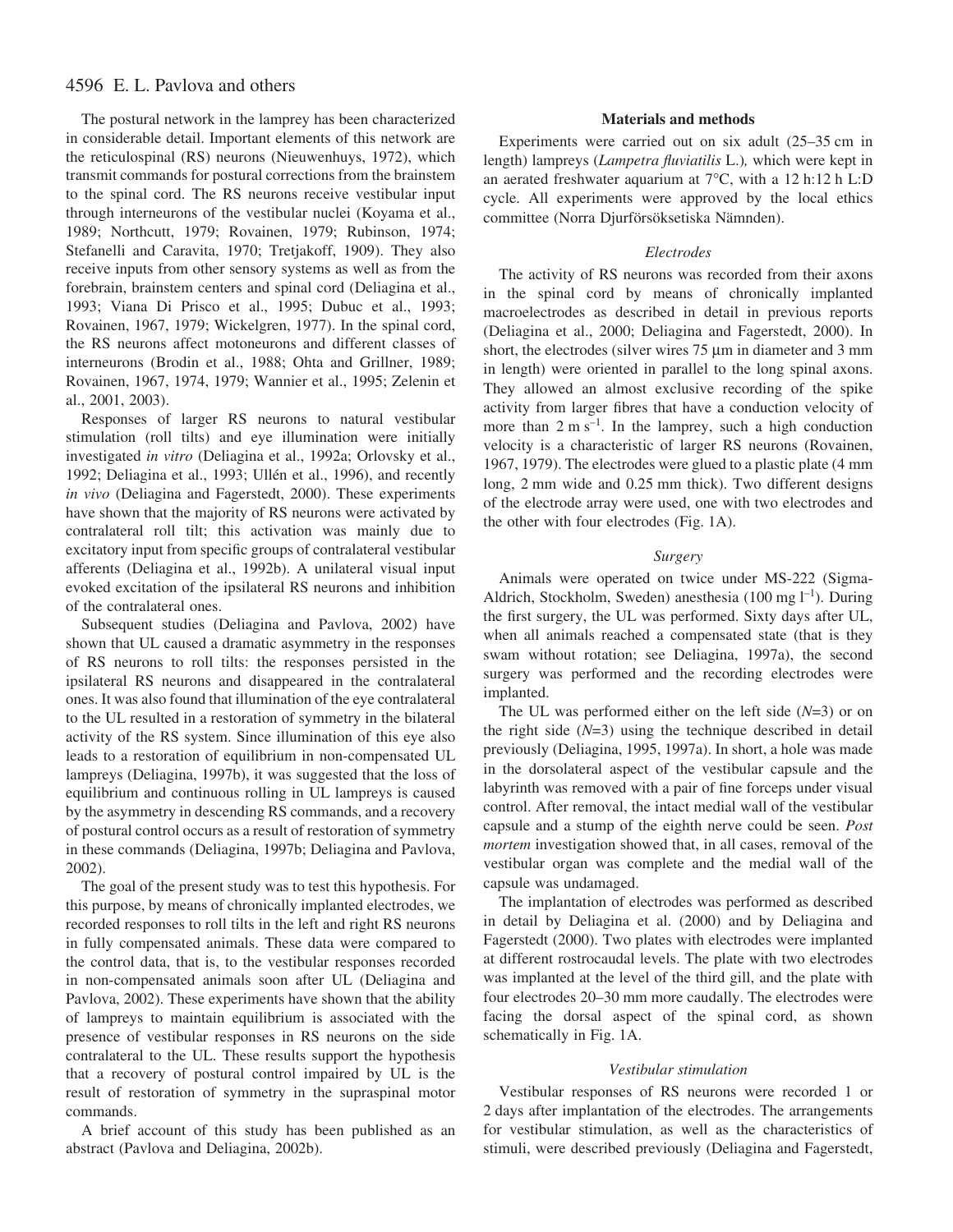

Fig. 1. (A) Positioning of electrodes for recording the activity in RS pathways. One array (electrodes 1 and 2) was implanted at the level of the third gill, and the other array (electrodes 3–6) 20–30 mm more caudally. (B) Arrangement for recording vestibular responses in RS neurons. The lamprey was positioned in the tube and rotated around its longitudinal axis  $(\alpha, \text{roll tilt angle})$ . (C) A representative example of vestibular responses in RS pathways and individual RS axons in the animal compensated after the left unilateral labyrinthectomy (UL). Two sequential full turns (clockwise and counterclockwise) were performed in 45° steps. Shaded rectangles indicate the normal (horizontal) orientation of the animal. Positions of the animal in successive steps (in relation to the direction of gravity force) are shown. The left half of the lamprey body is shaded. Vestibular responses were measured separately for each of the three intervals of a step (inset); the activity in interval 1 (during rotation) will be considered as a dynamic response, the activity in intervals 2 and 3, as early and late static responses, respectively. Traces E1 and E2 show the mass activity in RS pathways recorded by the left and right electrodes of the rostral array, respectively (electrodes 1 and 2 in A). Seven neurons were separated from the mass activity using the spike-sorting program. The neurons L1–L3 had their axons located on the left, ipsilateral to the UL side of the spinal cord (i-UL group). The neurons R1-R4 had their axons located on the right, contralateral to the UL side (co-UL group).

2000). In short, the lamprey was positioned in the tube and rotated about the longitudinal body axis (Fig. 1B). To reveal the dynamic characteristics of vestibular responses, they were rotated in 45° steps. To reveal a directional sensitivity of neurons, two full turns were produced in opposite directions (Fig. 1C, bottom). To examine the effect of tonic visual input on vestibular responses, the responses were examined both in light and in darkness. Testing in light was performed in an aquarium that was illuminated by a 100 W white incandescent lamp mounted above the aquarium at a distance of  $2m$ . A considerable part of the light was reflected from a sheet of white paper positioned under the transparent bottom of the aquarium, thus producing a rather diffuse illumination within the aquarium.

## *Data processing*

Signals from the electrodes were amplified by conventional AC amplifiers, digitized with a sampling frequency of 10 kHz and stored on the hard disk of an IBM AT compatible computer by means of data acquisition software (Digitdata 1200/ Axoscope, Axon Instruments, Inc., Union City, CA, USA). The recorded multiunit spike trains were separated into unitary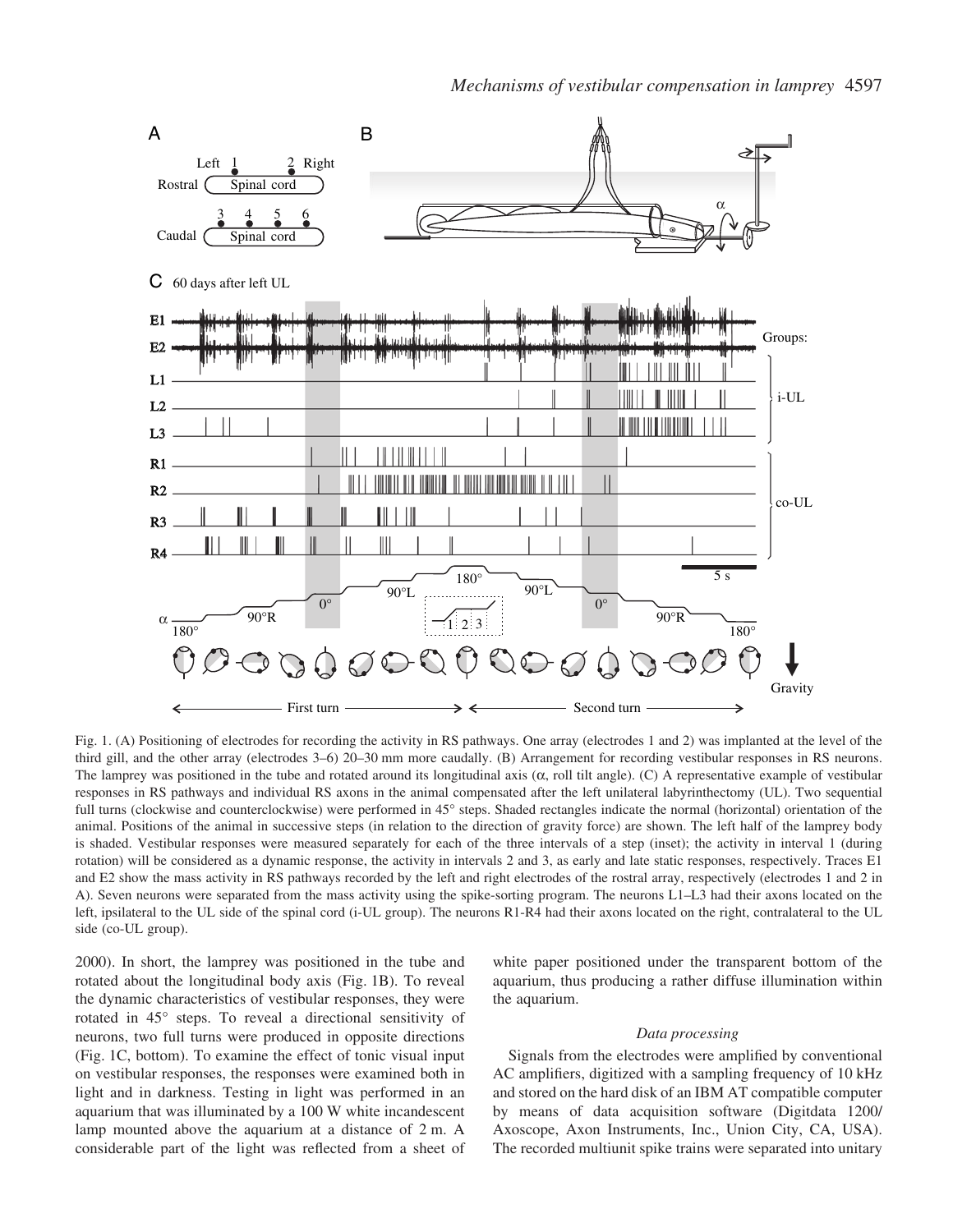

Fig. 2. Summary of responsesto full turn rotation in RS neurons of compensated UL-animals, tested in light. (Ai,Aii) Number of active neurons as a function of the roll angle. This value was calculated as the number of neurons activated in each angular step in each of the animals, and then averaged over all six animals. (Bi,Bii) Average discharge frequency of neurons as a function of roll angle. This value was calculated as the number of spikes per second generated by each neuron in each step and then averaged over all active neurons in the group (*N*=31 and 30 for Bi and Bii, respectively). The 0° angle corresponds to the dorsal-side-up orientation of the lamprey. The angular zones where the ipsilateral (i) or contralateral (co) labyrinth was facing downward are indicated. Rotation was performed towards the contralateral labyrinth in turn a, and towards the ipsilateral one in turn b*.* Each step of rotation was divided into three intervals, and responses were calculated separately for each interval (see inset and legend in Fig. 1). In each of the steps, the dynamic response (activity during rotation) is shown by a black bar, the early and late static responses are shown by two successive shaded bars. Values are means  $\pm$  s.E.M.

waveforms, representing the activity of individual axons, by means of data analysis software ('Spike sorting', Datapac III, Run Technologies, Inc., Laguna Hills, CA, USA). The analysis was based on the selection of distinguishable unitary waveforms occurring on one electrode, or occurring simultaneously on two or more electrodes of the array; this technique was previously described in detail (Deliagina and Fagerstedt, 2000; Deliagina and Pavlova, 2002; Pavlova and Deliagina, 2002a, 2003).

To determine the angular zones of sensitivity of individual RS neurons, their vestibular responses were characterized quantitatively. For this purpose, each step of rotation was divided into three intervals  $(1-3, \text{ see } \text{inset} \text{ in Fig. 1C})$ , and the firing frequency of a neuron was measured separately for each interval in each step. The activity in interval 1 (during movement) will be termed 'dynamic response'; the activity in intervals 2 and 3 (when a new position was maintained) will be termed 'early' and 'late static responses', respectively.

The mediolateral position of individual axons in the spinal cord was estimated by comparing the amplitudes of the same spike recorded by different electrodes of the same array. The conduction velocity in individual axons could also be measured using the time delay between spikes from the same axon recorded by the rostral and caudal electrodes (Deliagina and Fagerstedt, 2000).

All analytical procedures and possible sources of errors during the spike sorting have also been fully described in recent reports (Deliagina and Fagerstedt, 2000; Deliagina and Pavlova, 2002; Pavlova and Deliagina, 2002a, 2003).

All quantitative data in this study are presented as the mean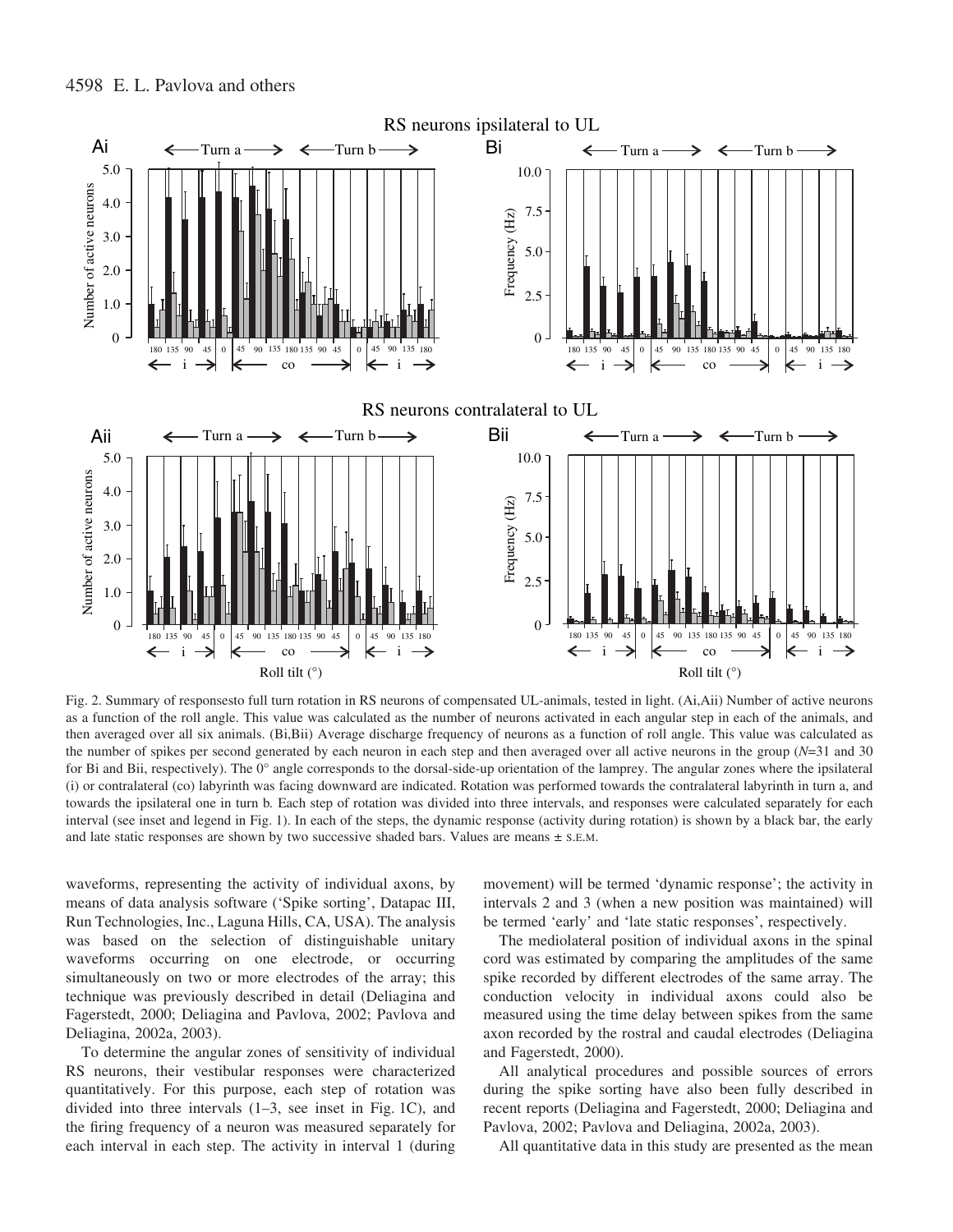

Fig. 3. Summary of responses to full turn rotation in RS neurons of compensated UL-animals tested in darkness. (Ai,Aii) Number of active neurons as a function of roll angle. (Bi,Bii) Average discharge frequency of neurons as a function of roll angle (*N*=14 and 12 for Bi and Bii, respectively). Designations as in Fig. 2.

± S.E.M. Paired Student's *t*-tests were used to determine the statistical significance when comparing different means; the confidence level was set at *P*=0.05. All statements in the following text about the similarity or difference between the neuronal responses are based on these statistical criteria.

### **Results**

From seven to 14 neurons were recorded in individual animals. For the cases when an axon was recorded by both rostral and caudal electrodes (28% of all neurons tested), the conduction velocity was calculated. In all cases the spikes propagated in the rostrocaudal direction. The velocity ranged from 2.4 to 4.4  $\text{m s}^{-1}$ . In lampreys, no descending axons with such a high conduction velocity, besides the RS ones, have been reported.

## *Vestibular responses of RS neurons in light*

The activity in RS pathways in light was recorded in all six compensated UL animals. Normally, the resting activity in RS neurons was low or absent, and vestibular stimulation activated the neurons. This is illustrated in Fig. 1C for the animal that was fully compensated after the left UL. Traces E1 and E2 show the mass activity in RS pathways recorded by the left and right electrodes of the rostral array, respectively (electrodes 1 and 2 in Fig. 1A). Using the spike-sorting program, the activity of seven individual axons was separated from the mass activity. All three neurons with their axons located on the left side of the spinal cord, that is, ipsilateral to the UL (L1–L3, the i-UL group) had very similar patterns of responses. In the first turn (rotation toward the UL) they exhibited almost no activity. In the second turn (rotation toward the intact, contralateral labyrinth), the neurons exhibited a dynamic response with any change of position. In addition, they had static responses within the zone 45°R to 135°R.

The neurons with their axons located on the right side of the spinal cord (R1–R4, the co-UL group) exhibited more diverse patterns of responses. The neurons R1 and R2 responded statically at the positions when the UL side was facing downward, either in the first turn (R1) or in both turns (R2). The neurons R3 and R4 responded dynamically to any change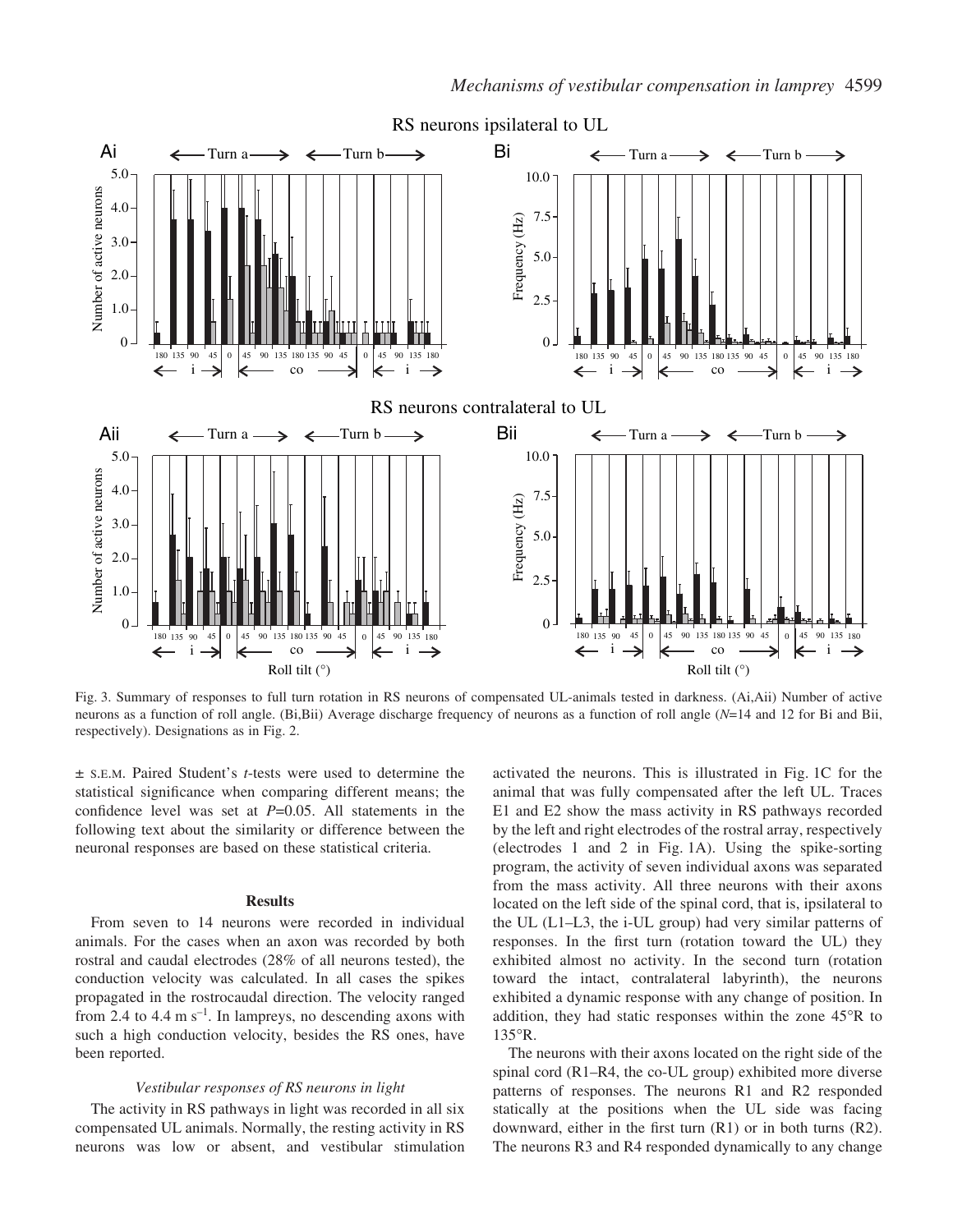

of position in the first turn, whereas their static responses were weak (in R3) or absent (in R4).

Altogether, 64 RS neurons were recorded in six animals in the light. The overwhelming majority of them (61 neurons, or 95%) exhibited specific responses to vestibular stimulation: they were activated more strongly by rotation towards the contralateral labyrinth than in the opposite direction and/or they had specific angular zones of responses. A small proportion of neurons (3 units, or 5%), were activated by tilts in any direction, and their activity did not correlate with any particular spatial orientation. In intact animals, such neurons were also rarely observed (Deliagina and Fagerstedt, 2000). Of the 61 neurons with specific vestibular responses, 31 neurons were located on the side ipsilateral to the UL (the i-UL group) and 30 neurons on the opposite side (the co-UL group).

To describe qualitatively the vestibular responses in the i-UL and co-UL neuron groups, two characteristics were used (Deliagina and Fagerstedt, 2000; Deliagina and Pavlova, 2002; Pavlova and Deliagina, 2002a, 2003): (1) the number of simultaneously active neurons, and (2) the mean discharge frequency of these neurons. The number of active neurons was calculated separately for each animal and then averaged over all six animals.

Fig. 2Ai shows a histogram of the number of simultaneously active i-UL neurons. Along the horizontal axis, the successive angles of roll tilt during two turns (a and b) performed in opposite directions are indicated. To combine the data obtained with the left and right UL, turn a represents the responses

Fig. 4. Schematic outline of the impairment of the postural system caused by UL, and restoration of postural function in compensated lampreys. (A) Conceptual model of the roll control system as proposed previously (Deliagina and Pavlova, 2002). Left and right groups of RS neurons, RS(L) and RS(R), receive vestibular (V) and visual (E) sensory inputs. The plus and minus signs without parentheses indicate the major effects on RS neurons produced by these inputs, the signs in parentheses indicate the minor effects. Weaker inputs from the ipsilateral labyrinths are shown by dotted lines. The presumed directions of rolling caused by RS(L) and RS(R) are indicated by the white and black arrows, respectively. (B–D) Operation of the model under different conditions. The curves represent the activity of the left and right groups of RS neurons as a function of roll angle. (B) Control (intact lamprey). The two activity curves intersect, and the system has an equilibrium point at 0° (dorsal-side-up orientation). (C) The right labyrinth removed (shown by a shaded rectangle in A). The system has no equilibrium point. (D) The result of vestibular compensation. Plastic changes in the postural network caused a restoration of vestibular responses in RS(L) neurons (as a result of augmentation of input from the ipsilateral labyrinth) and recreation of the equilibrium point.

obtained with rotation toward the intact labyrinth, and turn b, toward the UL. One can see that during turn a any change of orientation evoked dynamic responses in most neurons. During turn b, the dynamic responses were much weaker than in turn a. Static responses were also more pronounced in turn a, at the positions  $45^\circ_{\text{co}}$  to  $135^\circ_{\text{co}}$ . When the same positions were reached by rotation in the opposite direction (turn b), only a small proportion of neurons were statically activated.

To evaluate the directional sensitivity of i-UL neurons, for each of the animals we calculated the mean number of neurons responding dynamically to sequential steps in turn a*,* and then averaged this value over all six animals; similar calculations were performed for turn b. The mean value of response in turn a was 3.6±0.1 neurons *versus* 0.8±0.1 neurons in turn b. The difference was statistically significant.

Fig. 2Bi shows the frequency curve for the i-UL group of RS neurons. One can see that the neurons were active mostly in turn a. In this turn, the dynamic responses were much stronger than the static ones. The mean value of the dynamic responses in turn a was  $3.3\pm0.4$  Hz *versus*  $0.4\pm0.1$  Hz in turn b. This difference was also statistically significant.

Thus, according to both characteristics (the number of active neurons and their frequencies), the principal feature of the i-UL neurons is their much stronger responses in turn a as compared to turn b. In this respect, the responses were similar to those of RS neurons in intact lampreys observed in the previous studies (Deliagina and Fagerstedt, 2000; Deliagina and Pavlova, 2002).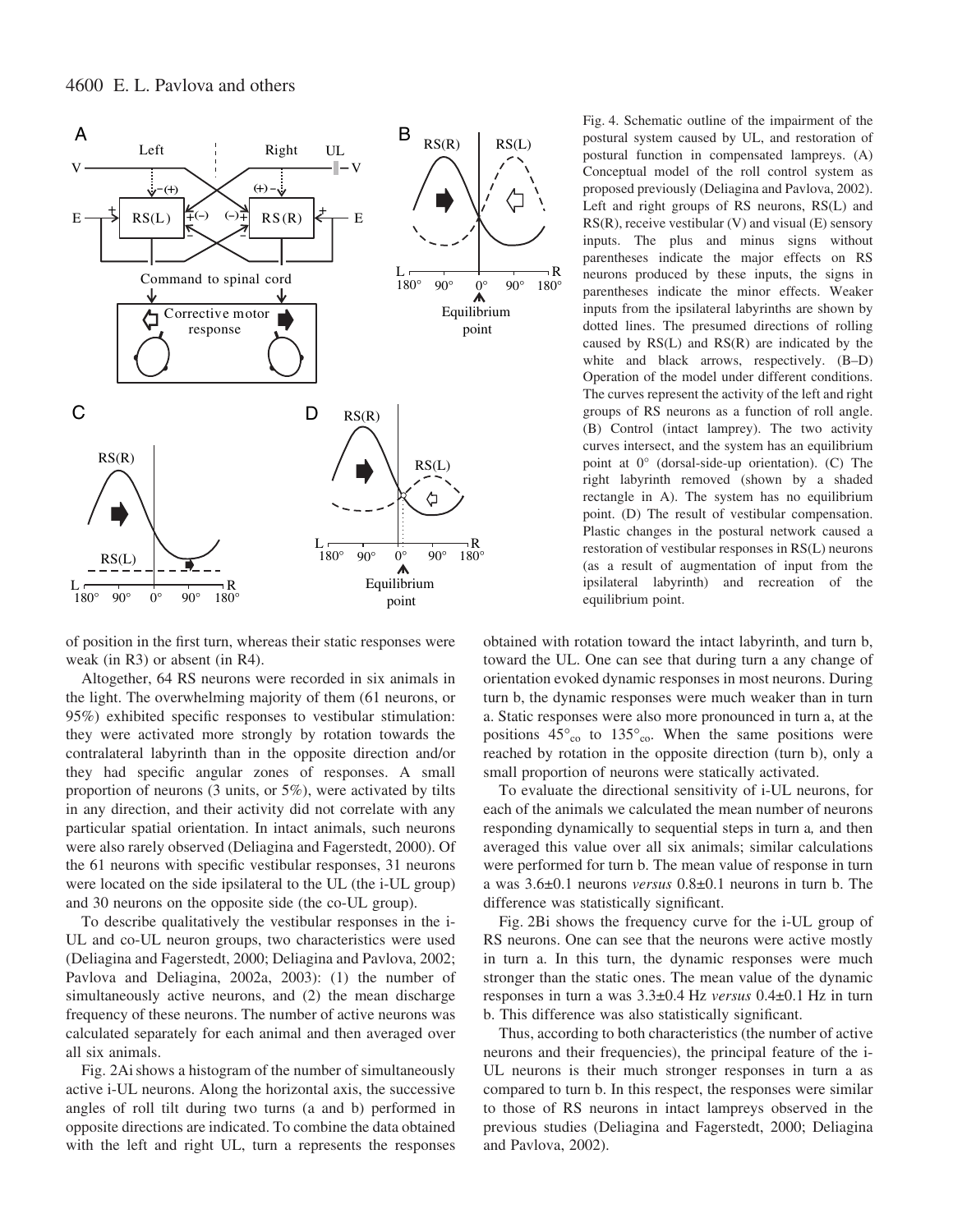As shown previously (Deliagina and Pavlova, 2002), the main effect of UL in the non-compensated animals was the lack of activity (absence of vestibular responses) in co-UL neurons (see figs 5B2 and 6B2 in Deliagina and Pavlova, 2002). In contrast, the present study showed that this population in the compensated animals was active. In six animals, we recorded 30 co-UL neurons responding to vestibular stimulation. This number was almost equal to the number of i-UL neurons (*N*=31) recorded by the same electrodes. Fig. 2Aii shows a histogram of the number of simultaneously active co-UL neurons, and Fig. 2Bii, a histogram of their frequencies. Turn a is the responses obtained with rotation toward the UL, and turn b with rotation toward the intact labyrinth. Both histograms were qualitatively similar to those for  $i$ -UL neurons (Fig. 2Ai,Bi), that is, the responses in turn a were larger than the responses in turn b. For the number of active neurons, the mean value of responses in turn a was 2.6±0.4 neurons versus 1.4±0.2 neurons in *turn b*. For the frequency curve, the mean value of responses in turn a was 2.2±0.3·Hz *versus* 0.9±0.1·Hz in turn b. The difference in both cases was statistically significant. However, the response magnitude in turn a in the co-UL group was slightly smaller than in the i-UL group (compare Fig. 2Bii,Bi). The mean value of responses in the co-UL group was  $2.2\pm0.3$  Hz versus  $3.3\pm0.4$  Hz in the i-UL group. The difference was statistically significant.

# *Vestibular responses of RS neurons in darkness*

To characterize the significance of visual input for the generation of vestibular responses in the compensated animals, three animals (out of six animals tested in light, see above) were also tested in darkness. The main result of these tests was that vestibular responses on both sides persisted in darkness. In the i-UL group, the responses in darkness (Fig. 3Ai,Bi) were very similar to those in light (Fig. 2Ai,Bi). In the co-UL group, the response pattern in darkness (Fig. 3Aii,Bii) was also similar to that in light (Fig. 2Aii,Bii). However, a total number of responding i-UL and co-UL neurons in the three animals tested in darkness (*N*=14 and 12, respectively) was smaller than in the same animals tested in light (*N*=21 and 18, respectively). The difference was statistically significant.

#### **Discussion**

Since the postural control system in the lamprey is driven almost exclusively by vestibular input, the effect of a unilateral labyrinthectomy (UL) in this animal is dramatic – it results in a complete loss of equilibrium and continuous rolling when swimming (de Burlet and Versteegh, 1930; Ullén et al., 1995a; Deliagina, 1995, 1997a). The recovery of equilibrium control, which is an essential component of vestibular compensation, is relatively slow and usually takes a few weeks (Deliagina, 1995, 1997a); this is a much longer time than, for example in rats (less than one day; Deliagina et al., 1997).

The key elements of the postural system in the lamprey are the left and right groups of reticulospinal (RS) neurons,

transmitting commands for postural corrections to the spinal cord (Deliagina et al., 2002). Recently it was found that UL causes a dramatic asymmetry in these commands: the vestibular-evoked activity on the lesioned side persisted after UL, whereas the activity on the opposite side disappeared completely (Deliagina and Pavlova, 2002). It was also found that illumination of the eye contralateral to the UL results in a restoration of symmetry in the bilateral activity of RS system. Since illumination of this eye also leads to a restoration of equilibrium in swimming, non-compensated lampreys (Deliagina, 1997b), it was suggested that the loss of equilibrium in UL lampreys is caused by the asymmetry in the descending RS commands, and a recovery of postural control during a process of vestibular compensation is the result of a restoration of symmetry in these commands.

The main result of the present study is that vestibular responses in RS neurons on the side contralateral to the UL (the co-UL group), which were absent when tested in the noncompensated animals a few days after UL (Deliagina and Pavlova, 2002), were present in the compensated animals (Fig. 2Aii,Bii). This finding strongly supports the hypothesis that a restoration of bilateral symmetry in the RS commands underlies a recovery of equilibrium control.

However, the restored vestibular responses in the co-UL neurons (Fig. 2Aii,Bii) differed, to some extent, from the normal ones in intact animals (Deliagina and Pavlova, 2002), or from the responses in the i-UL group with the main (contralateral) vestibular input intact (Fig. 2Ai,2Bi). First, the magnitude of the restored responses was reduced by 30–40%. Second, the co-UL group was less homogenous than the i-UL group: in addition to the neurons responding mainly in the turn towards the UL, some neurons responded in both turns  $(Fig. 1C)$ .

In behavioral experiments it was found that the process of vestibular compensation in lampreys strongly depends on the presence of visual input. Upon reaching a compensated state, however, this input becomes nonessential for the maintenance of equilibrium, and the eyes can even be removed (Deliagina, 1997a,b). It was suggested that in the compensated animals the restored activity in the co-UL neurons does not require any significant support from the visual input. This hypothesis was confirmed in the present study; we found that vestibular responses in the co-UL neurons that were observed in light (Fig. 2Aii,Bii), persisted also in darkness (Fig. 3Aii,Bii), though their magnitude was slightly reduced. These data also support a more general assumption that restoration of the 'central symmetry' (i.e. the symmetry in the activity of vestibular nuclei and their targets) constitutes an essential component of vestibular compensation (Deliagina et al., 1997; for a review, see Curthoys and Halmaguyi, 1999).

A possible functional role of the restored activity in the co-UL neurons can be considered in the framework of the conceptual model of the roll control system proposed earlier (Deliagina, 1997a; Deliagina and Pavlova, 2002; Zelenin et al., 2000) (Fig. 4A). The key elements of the model are the left and right groups of RS neurons, RS(L) and RS(R). The main input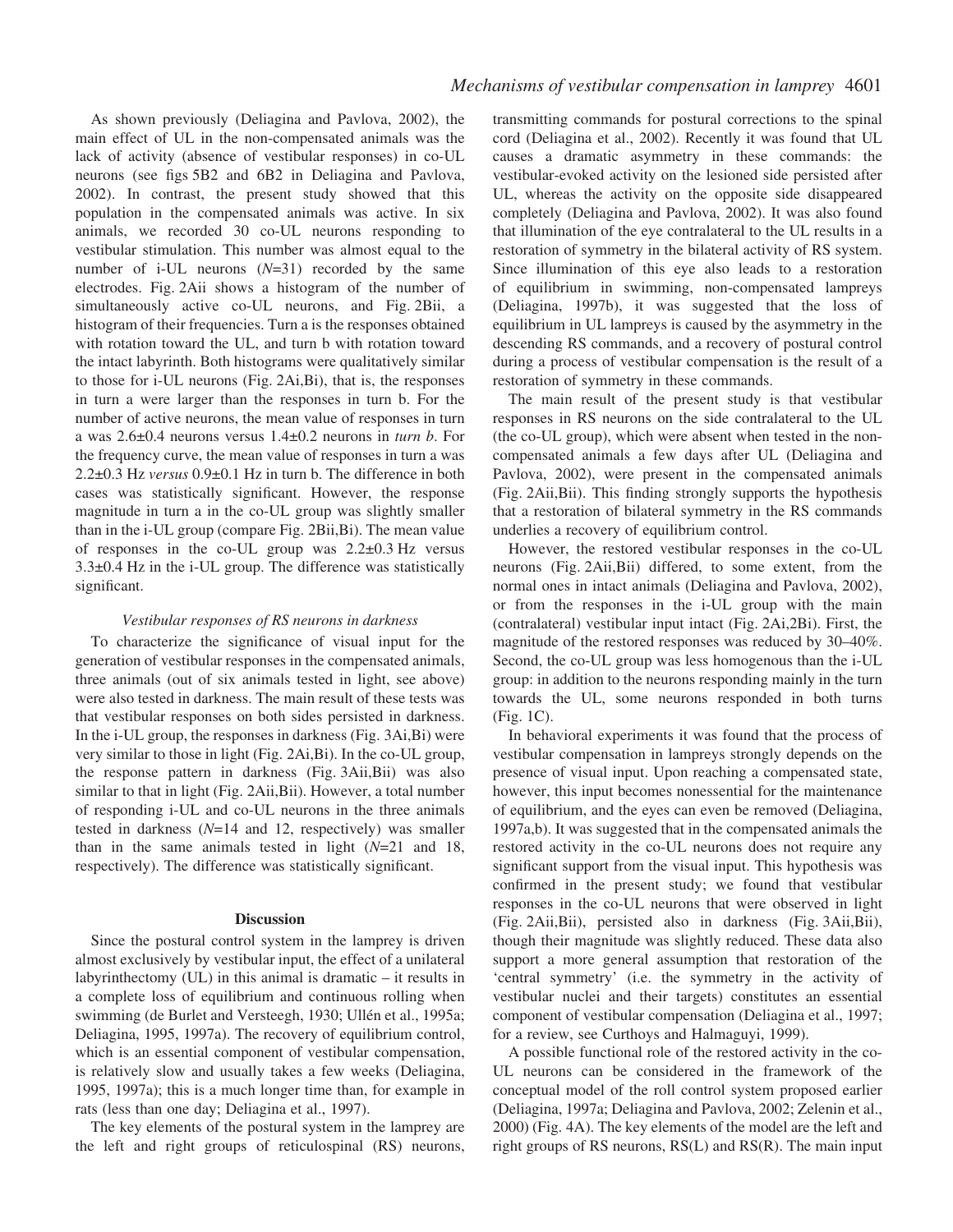# 4602 E. L. Pavlova and others

to these neurons is from the contralateral labyrinth, whereas the input from the ipsilateral labyrinth is much weaker. Each input contains both excitatory and inhibitory components; the components depend differently on the tilt angle (Deliagina and Pavlova, 2000). Owing to these inputs, the activity of RS neurons is orientation dependent, with its peak at  $\sim 90^\circ$  of contralateral roll tilt (Fig. 4B). The two groups of neurons also receive an excitatory input from the ipsilateral eye and an inhibitory input from the contralateral eye. It was suggested that each of the groups, via spinal mechanisms, elicits ipsilateral rotation of the animal (black and white arrows in Fig. 4A,B). The system will stabilize the orientation in space with equal effects produced by  $\text{RS}(L)$  and  $\text{RS}(R)$ , that is, the dorsal-side-up position (equilibrium point in Fig. 4B).

The model explains the loss of equilibrium after UL in the following way. As a result of the loss of the main vestibular input from the contralateral labyrinth, the UL causes inactivation of RS neurons on the contralateral side (Deliagina and Pavlova, 2002), as illustrated for the right-side labyrinthectomy in Fig. 4C. Because of the inactivation of RS(L), the two activity curves no longer intersect, the system has no equilibrium point, and the dominating RS(R) causes the main postural deficit: rolling of the lamprey to the right.

The model implies that restoration of postural equilibrium during vestibular compensation is due to a recovery of activity in the co-UL group of RS neurons, so that this group of neurons can counteract the i-UL group, and the two activity curves will intersect again (Fig. 4D). The present study has shown that the vestibular-induced activity indeed re-appeared in the co-UL neurons (Fig. 2Aii,Bii and Fig.  $3Aii,Bii$ ). The angle at which the  $RS(L)$  and  $RS(R)$  curves will intersect depends on the degree of restoration of the activity (vestibular responses) in the deafferented RS neurons. If these responses are weaker than those in the i-UL neurons, the equilibrium point will be shifted toward the UL (as in Fig. 4D), and the roll control system will stabilize this tilted position – the behavior often observed in the compensated animals (Deliagina, 1997a).

Presumed cellular and network mechanisms underlying the recovery of central symmetry after UL in amphibians and mammals have been discussed by a number of authors (Darlington and Smith, 1996; Ris et al., 1995, 2001; Vibert et al., 1999; Curthoys and Halmagyi, 1999; Smith and Curthoys, 1989; Dieringer, 1995). Some of these mechanisms can be considered in relation to the lamprey.

In previous studies it was shown that two inputs to RS neurons, from the contralateral and ipsilateral labyrinths (Fig. 4A), have similar spatial zones of sensitivity and thus supplement each other when eliciting vestibular responses in RS neurons. The ipsilateral input, however, is much weaker than the contralateral one and, when acting alone, is not able to activate RS neurons in the non-compensated animals (Deliagina and Pavlova, 2002). The present study has shown that recovery of equilibrium in UL animals is accompanied by the appearance of responses of RS neurons to the signals coming from the ipsilateral labyrinth. The appearance of responses to previously sub-threshold signals can be explained by changes in the membrane properties (excitability) of either RS neurons themselves, or pre-reticular neurons transmitting vestibular signals, as well as by changes in synaptic efficacy of the existing synapses and/or reactive synaptogenesis in the vestibulo-reticular pathways. An increase of the tonic excitatory drive to RS neurons from other sources can also contribute. These factors could explain the appearance of responses within the angular zones similar to the normal ones. However, an increased diversity of angular zones of restored responses as compared to normal responses (Fig. 1C) suggests the appearance of new connections originating from the vestibular afferents with corresponding characteristics of their spatial sensitivity.

In conclusion, the present study has demonstrated that, in the lampreys subjected to ablation of one labyrinth, the recovery of an important motor function – the maintenance of equilibrium – is associated with a restoration of a closeto-normal pattern of supraspinal motor commands. The corresponding plastic changes in brainstem neuronal networks remain to be identified.

The authors are grateful to Drs R. Hill and P.V. Zelenin for valuable comments on the manuscript. This work was supported by the Swedish Research Council (Grant no. 11554), Royal Swedish Academy of Sciences, Gösta Fraenckels Foundation and Tatjana and Jacob Kamras' Foundation.

### **References**

- **Brodin, L., Grillner, S., Dubuc, R., Ohta, Y., Kasicki, S. and Hökfelt, T.** (1988). Reticulospinal neurons in lamprey: transmitters, synaptic interactions, and their role during locomotion. *Arch. Ital. Biol.* **126**, 317- 345.
- **Curthoys, I. S. and Halmagyi, G. M.** (1999). Vestibular compensation. *Adv. Otolaringol.* **55**, 82-110.
- **Darlington, C. L. and Smith, P. F.** (1996). The recovery of static vestibular function following peripheral vestibular lesions in mammals: the intrinsic mechanism hypothesis. *J. Vestib. Res.* **6**, 185-201.
- **de Burlet, H. M. and Versteegh, C.** (1930). Ueber Bau und Funktion des Petromyzonlabyrinthes. *Acta Oto-Laringol.* **Supplement 13**, 5-58.
- **Deliagina, T. G.** (1995). Vestibular compensation in the lamprey. *NeuroRep.* **6,** 2599-2603.
- **Deliagina, T. G.** (1997a). Vestibular compensation in lampreys: impairment and recovery of equilibrium control during locomotion. *J. Exp. Biol.* **200,** 1459-1471.
- **Deliagina, T. G.** (1997b). Vestibular compensation in lampreys: role of vision at different stages of recovery of equilibrium control. *J. Exp. Biol.* **200,** 2957-2967.
- **Deliagina, T. G. and Fagerstedt, P.** (2000). Responses of reticulospinal neurons in intact lamprey to vestibular and visual inputs. *J. Neurophysiol.* **83**, 864-878.
- **Deliagina, T. G. and Pavlova, E. L.** (2002). Modifications of vestibular responses of individual reticulospinal neurons in the lamprey caused by a unilateral labyrinthectomy. *J. Neurophysiol.* **87**, 1-14.
- **Deliagina, T. G., Orlovsky, G. N., Grillner, S. and Wallén, P.** (1992a). Vestibular control of swimming in lamprey. 2. Characteristics of spatial sensitivity of reticulospinal neurons. *Exp. Brain Res.* **90**, 489-498.
- **Deliagina, T. G., Orlovsky, G. N., Grillner, S. and Wallén, P.** (1992b). Vestibular control of swimming in lamprey. 3. Activity of vestibular afferents. Convergence of vestibular inputs on reticulospinal neurons. *Exp. Brain Res.* **90**, 499-507.
- **Deliagina, T. G., Grillner, S., Orlovsky, G. N. and Ullén, F.** (1993). Visual